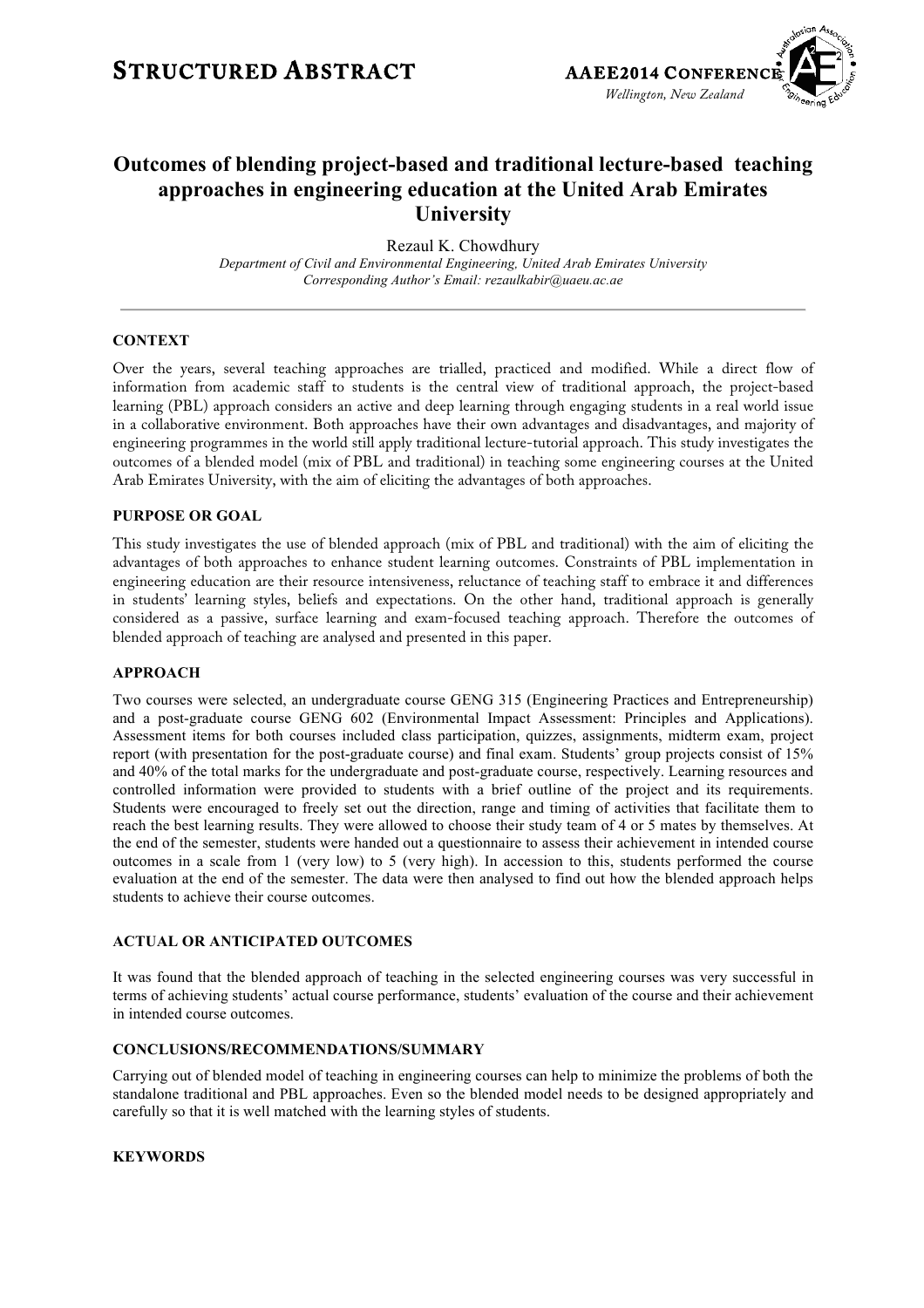Project-based learning, traditional learning, blended model, course outcomes.

### **Introduction**

Over the years, several teaching and learning approaches are trialled, practiced and modified. Broadly, these techniques can be grouped into traditional and modern methods. Traditional teaching involves conventional lectures followed by tutorial and/or laboratory sessions - a direct flow of information from academic staff to students in isolated time segment (Nepal and Jenkins, 2011a). Except taking notes, students are considered cognitively active, but physically inactive. According to Cangelosi (2003), most students cannot maintain such attention and behaviour for a long period of time. The method lacks sufficient interactions between the students and the academic staff and among students, and considers students as passive learners (Nepal and Jenkins, 2011b). On the other hand, modern methods are cognitive science based and encourage students to construct knowledge rather than taking it in as it is disseminated (Cross, 1998, 1999). Modern teaching method involves contemporary teaching and learning practices using project and program based learning, work integrated learning, and integrating learning approaches. Students are encouraged to use real world concepts, tools, experiences and technologies; they work in groups to identify, acquire and share knowledge to solve real problems. Among modern methods, the project based learning (PBL) is widely acknowledged as a collaborative, progressive, student-centred, interactive, active and deep learning approach, particularly for engineering education. Benefits of the PBL approach in engineering education are well described in several previous studies (Mills et al., 2005; Ribeiro and Mizukami, 2005; Perrenet et al., 2003; Gibson, 2003; Mills and Treagust, 2003).

Both approaches of teaching, possess their own advantages and disadvantages. Some engineering students dislike the PBL approach as they need to adopt a self-directed learning strategy to complete often unclear and open-ended tasks. Their individual learning styles and needs may be different than the team learning needs. The challenges involved in implementing a successful PBL are related to time and efforts, instructor's content knowledge and lack of experience of instructors and students, and the need to develop specialized materials for off-campus studies (Yam and Rossini, 2010). It is acknowledged that PBL approach is resource intensive. In some cases, students evaluate the PBL approach lower than the traditional approach in spite of their improved learning and course performance (Nepal and Stewart, 2010; Nepal and Panuwatwanich, 2011). These drawbacks of PBL approach can be minimized by motivating students and creating a classroom environment favourable for students' learning (Yam and Burger, 2009). Collaboration among the students, academic staff and community are significantly important in PBL so that knowledge can be shared and distributed among the stakeholders. University teaching requires the emergence and development of teaching methods consistent with the learning techniques of students (Ewell, 1997). Knowledge of students' learning styles is therefore significantly important for developing a successful PBL in engineering education. Still now, the majority of engineering courses is taught by traditional lecture-tutorial-based approach. A complete shift from traditional approaches to PBL approach, is therefore, sometimes difficult because of current institutional practice towards traditional method. Implementing a blending approach, i.e. a mix of traditional and PBL approaches can be an alternative, which can elicit merits of both methods.

This study investigates the use of blended approach (mix of PBL and traditional) with the aim of improving the advantages of both approaches to enhance student learning outcomes. Constraints of PBL implementation in engineering education are their resource intensiveness; the reluctance of academic staff to embrace the approach and differences in students' learning styles, beliefs and expectations. On the other hand, the traditional teaching approach is considered as passive, surface learning and exam-focused. A blended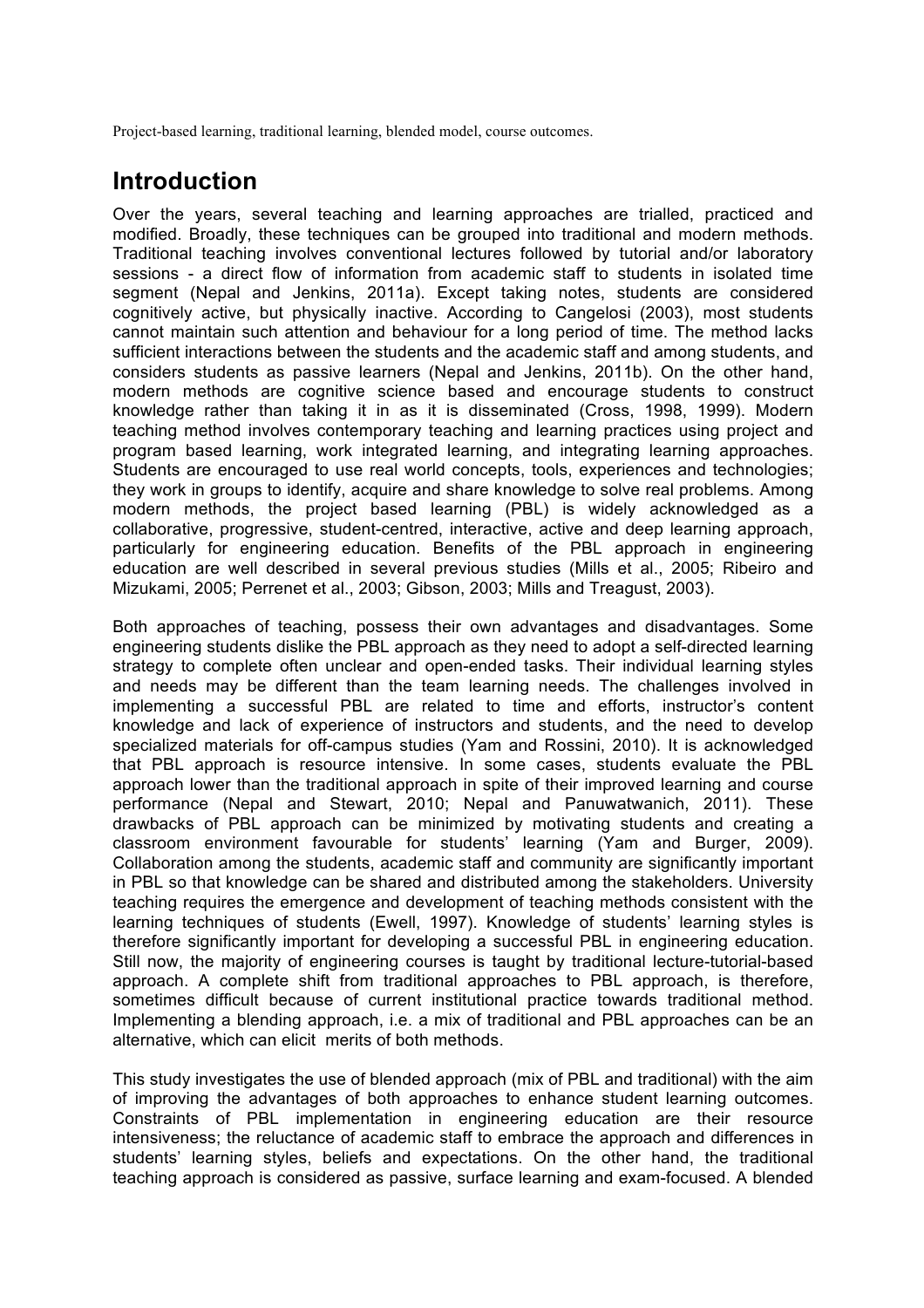teaching approach was followed in two engineering courses at the United Arab Emirates University (UAEU) and the students' actual performance, their course outcomes and evaluation were analysed and presented in this paper. Comparison of students' learning outcomes between the traditional and blending approach was also made in this study. This research was conducted to answer the following research questions:

- 1. What are the outcomes of the blending of PBL and traditional teaching approach on the students' actual performance in two engineering courses at UAEU?
- 2. What is the effect of the blending teaching approach to students' evaluation of course and study outcomes compared to the traditional teaching approach?

The study is considered to be an experimental field study in which one independent variable was examined to find out if it has an effect on the two dependent variables. The independent variable in this study is the delivery approach which has two levels; named blending of PBL and traditional approach and the traditional approach. Two dependent variables focused on this study were students' actual performance and students' evaluation of course and study outcomes.

The UAEU is a public university located in the city of Al Ain, UAE. The University consists of nine academic colleges (schools) along with the University General Requirements Unit (UGRU) as a foundation level program within the university. The College of Engineering (COE) was inaugurated in 1980 and there are five academic departments (civil, mechanical, chemical and petroleum, architectural and electrical engineering). The enrollment at the COE is about 9.5% of total students (more than 15,000). The percentage of male and female students at the COE is about 53% and 47%, respectively. About 90% of total students at the UAEU are generally considered as the first generation university students, whose parents have no college or university experience (Bielenberg, 2005). Like many other universities in the region, UAEU does not follow a co-education system.

The undergraduate course GENG 315 (Engineering Practices and Entrepreneurship) focuses on basic concepts and principles of engineering practice and entrepreneurship, including cost estimation, cash flow analysis, comparing alternatives and their application to engineering design and projects. The course was conducted in the Fall (August to December) and Spring (January to June) 2012-2013 academic semesters applying the blending of PBL and traditional teaching approach. Each semester was 14 weeks long and there were two lectures (2 hours long each) in a week for the course. In the first seven weeks, lectures were conducted based on a traditional approach. Topics covered during traditional lectures were principles of engineering economic analysis, cost concepts and design economics, present economy study, time value of money and money-time relationships. At the eighth week, after the midterm examination, a lecture on entrepreneurship, business and financial plan was delivered and students were asked to form project groups of four or five students and choose an entrepreneurship project of their choice. An excel spreadsheet for financial analysis was provided to students. Students were motivated to work independently on their project and their progress was regularly monitored during the scheduled lecture periods. After the eighth week, scheduled lectures were divided into two segments, first half time was employed for traditional lecture and the second half was kept for students' group work. Students were asked to submit their project report on 14<sup>th</sup> week, before the final examination. Every student in a group was motivated to take part in the project and each member was needed to complete a peer evaluation of their group member's participation in the task. Every student in a group obtained the same grade for their project work. Though 15% marks was allocated to the project work, a question about their project work was also included in the final examination. Students' actual performance in the course and their evaluation and outcomes were compared with the outcomes of Fall 2008-2009 semester where a traditional teaching approach was followed.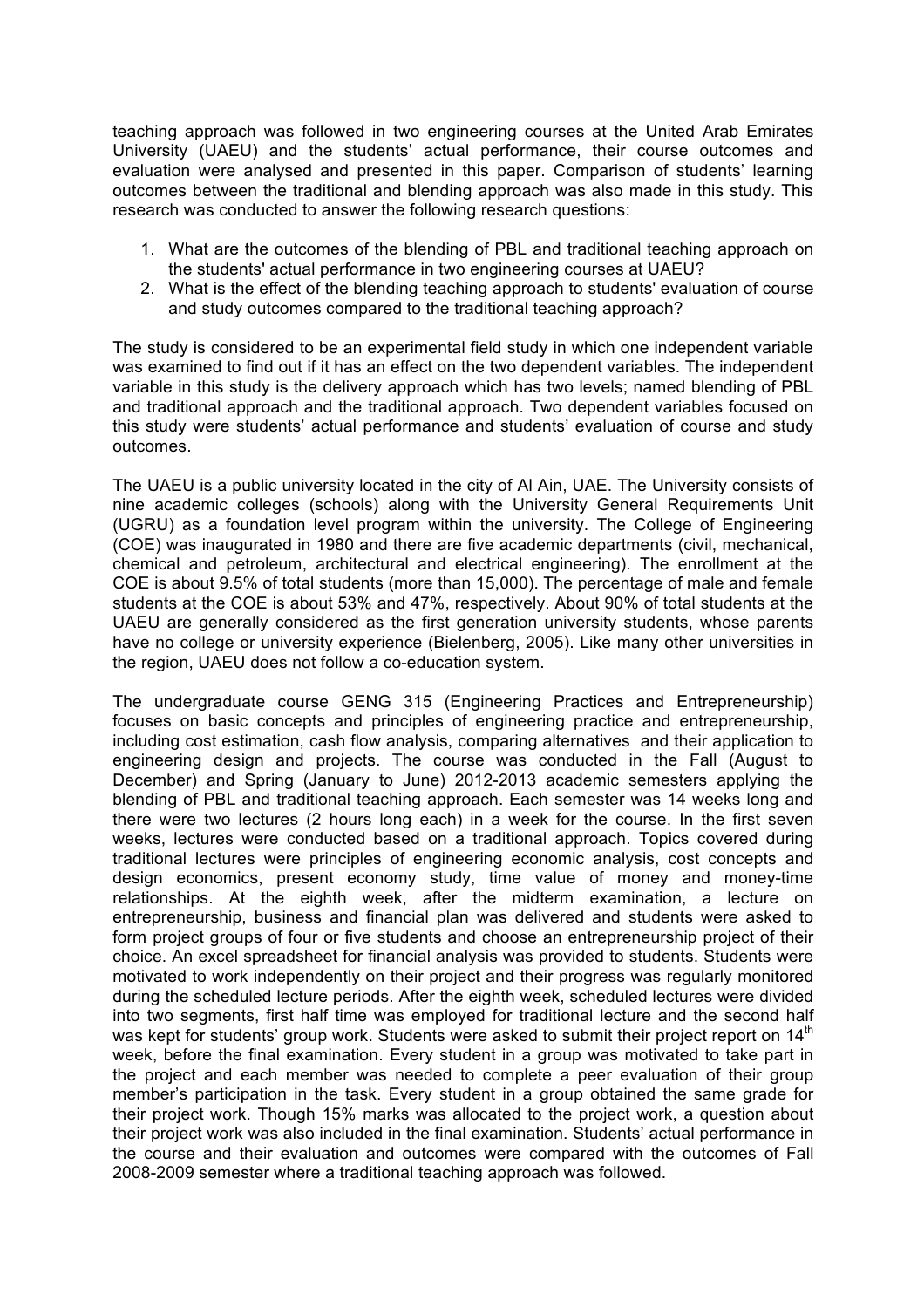The blending teaching approach was applied in a newly offered post-graduate course GENG 602 (Environmental Impact Assessment: Principles and Application), in order to see the consequences. The course was delivered in the Spring (January to June) 2011-2012, Fall (August to December) 2012-2013 and 2013-2014 academic semesters, and there was only one lecture (3 hours long) in a workweek. At the beginning of the semester (first and second weeks), students were asked to form groups of four or five students of different disciplinary backgrounds. They were required to pick out a real infrastructure development project in the United Arab Emirates for conducting an EIA study. Students were requested to follow the national EIA guidelines (Environment Agency Abu Dhabi EIA guideline, for example) to prepare their study report. Every lecture was split into two parts, the first part involved traditional lectures and the second part involved group work session. In the group work session, students seated together as a group and discussed themselves about the project. The function of the instructor was to facilitate their work and to monitor their progress. In the last week ( $14<sup>th</sup>$  week), every group presented their project. Every student was asked to complete a peer evaluation of their group member's participation in the project. Every student in a group obtained the same mark for their project report, but a different mark for their presentation and answers to questions.

# **Research method**

Assessment details for both courses included class participation, quizzes, assignments, midterm exam, project report (with presentation for the post-graduate course) and final exam. Students' group projects consist of 15% and 40% of the total marks for the undergraduate (GENG 315) and post-graduate course (GENG 602), respectively. For the undergraduate course, group project involved development of a business and financial plan for an entrepreneurship of their choice. In the post-graduate course, the project involved the accomplishment of an Environmental Impact Assessment report for a real world development project in United Arab Emirates. Controlled information was provided with a brief outline of the project and its requirements. A list of learning resources was provided and students were asked to search out the required information by themselves. Students were encouraged to freely set out the direction, scope and timing of activities that help them to achieve the best learning outcomes. Students were allowed to choose their study team of 4 or 5 mates by themselves. For the post-graduate course, a multidisciplinary team was promoted. At the end of the semester, students were distributed a questionnaire to evaluate their achievement in intended course outcomes in a scale from 1 (very low) to 5 (very high). In accession to this, students performed the course evaluation in a scale of 1 (strongly disagree) to 5 (strongly agree). The data were then analysed to see how the blended approach helped students to achieve their course outcomes. The 2-sample t test was performed using the MINITAB software to analyse whether course outcomes and evaluation scores from different semesters differed significantly at the 95% confidence level. Table 1 shows the questions involved in the evaluation of the courses. Tables 2a and 2b provide the intended course outcomes for the GENG 315 and GENG 602 courses respectively.

**Table 1: The questions involved in the course evaluation (CE) of both courses, students were asked to assign their scores in a scale of 1 to 5, where 1, 2..,5 indicates strongly disagree, disagree, neutral, agree and strongly agree, respectively.**

- [CE-a]. The course objectives were clearly explained.
- [CE-b]. The course outline was consistently followed.
- [CE-c]. Expectations for learning in this course were clearly communicated.
- [CE-d]. There was close agreement between the stated course objectives and what was actually covered.
- [CE-e]. Evaluation methods were clearly explained (rubrics/marking schemes given in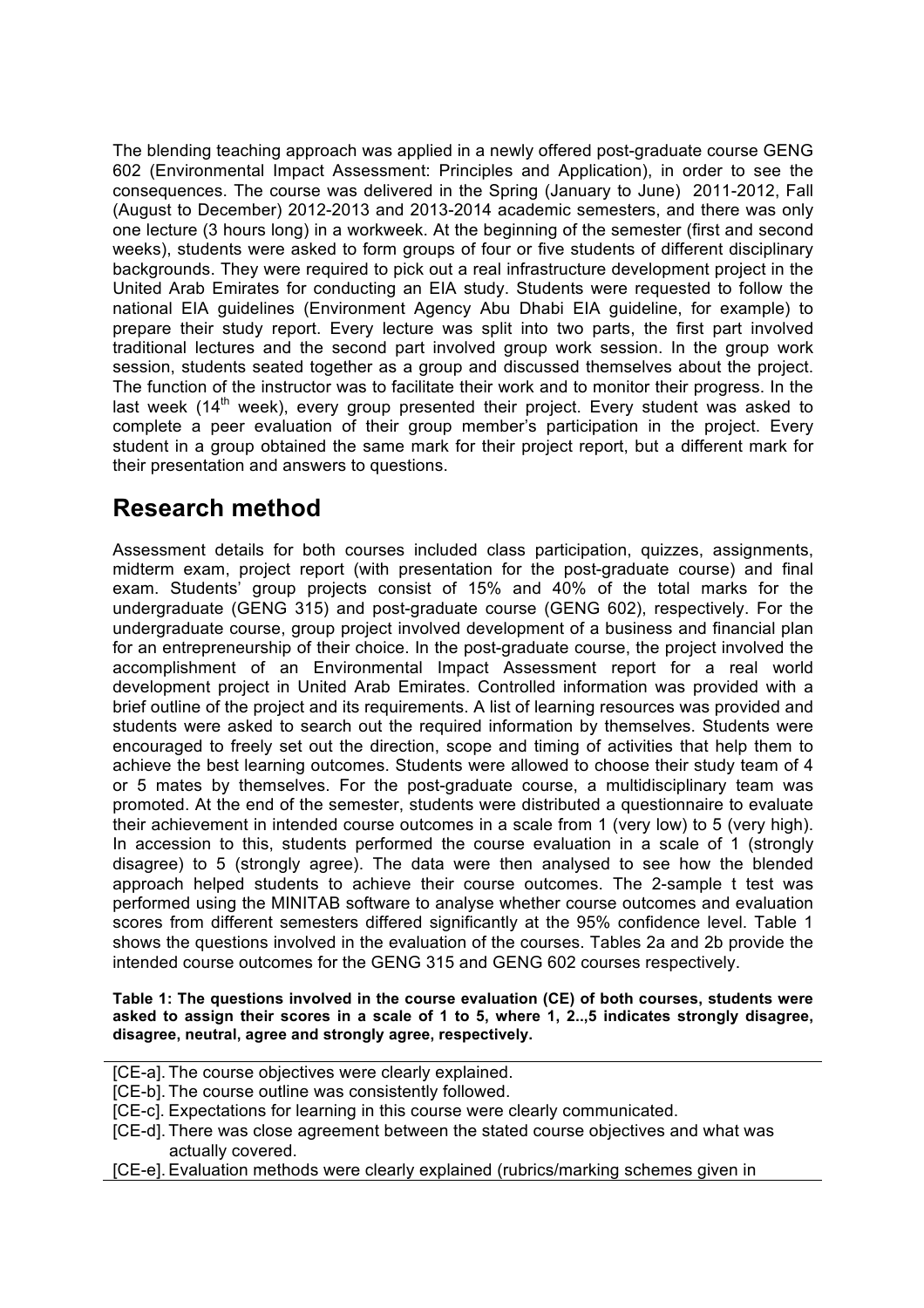advance of the assignment and explained to the students).

- [CE-f]. The evaluation methods used in this course were fair and appropriate.
- [CE-g]. The assignments in the course were clearly related to the course objectives.
- [CE-h]. The requirements of the course (projects, papers, exams) were adequately explained.
- [CE-i]. The course materials were presented in an organized manner.
- [CE-j]. Students were invited to share their ideas and knowledge.
- [CE-k]. The general climate in this course was good for learning.
- [CE-l]. In general, the level of difficulty in this course was appropriate.

**Table 2a: The intended course outcomes (CO) of the GENG 315 (Engineering Practice and Entrepreneurship) course, pupils were required to assess their achievement in these intended outcomes in a scale of 1 (very low) to 5 (very high).**

- [CO-a].Student will understand the two components of engineering practice related to technology and economic aspects.
- [CO-b].Introduce students to the concepts of entrepreneurship.
- [CO-c].Student will be able to describe some of the basic cost terminology and concepts widely used in engineering practice.
- [CO-d].Student will understand the price-demand analysis of the product.
- [CO-e].Students will be able to discuss the integrated approach and describe selected Techniques used in cost estimation.
- [CO-f]. Students will understand the difference between simple and compound interest.
- [CO-g].Students will be able to solve problems related to basic equivalence methods such as
	- Present worth, future worth, annual worth and IRR.
- [CO-h].Students will be able to evaluate project risk using payback period.
- [CO-i]. Students will be able to measure project performance having the same useful life using one of the equivalent worth or benefit cost (B-C) ratio methods.
- [CO-j]. Students will be able to measure project performance having a different useful life using annual worth or B-C ratio methods.
- [CO-k].Students will be able to discuss different elements of a business plan.
- [CO-l]. Students will be able to build a financial plan of a project.

**Table 2b: The intended course outcomes (CO) of the GENG 602 (Environmental Impact Assessment: Principles and Applications) course. Students were asked to evaluate their achievement in these intended outcomes in a scale from 1 (very low) to 5 (very high).**

- [CO-a].Understand law, policy and institutional arrangement for conducting an Environmental Impact Assessment (EIA) of a proposed activity or project
- [CO-b].Understand and apply the local, regional and international guidelines for EIA study (e.g. Environment Agency Abu Dhabi EIA guideline)
- [CO-c].Undertake different steps of an EIA study (screening, scoping, baseline study, impact Analysis and mitigation & monitoring)
- [CO-d].Understand and able to conduct public participation in different steps of EIA study
- [CO-e].Effectively communicate and apply their knowledge in a multi-disciplinary EIA study team.
- [CO-f]. Prepare an EIA study report on a proposed or existing project.
- [CO-g].Able to present an EIA study report efficiently.

[CO-h].Express their ideas more effectively during classroom discussion.

## **Data analysis and results**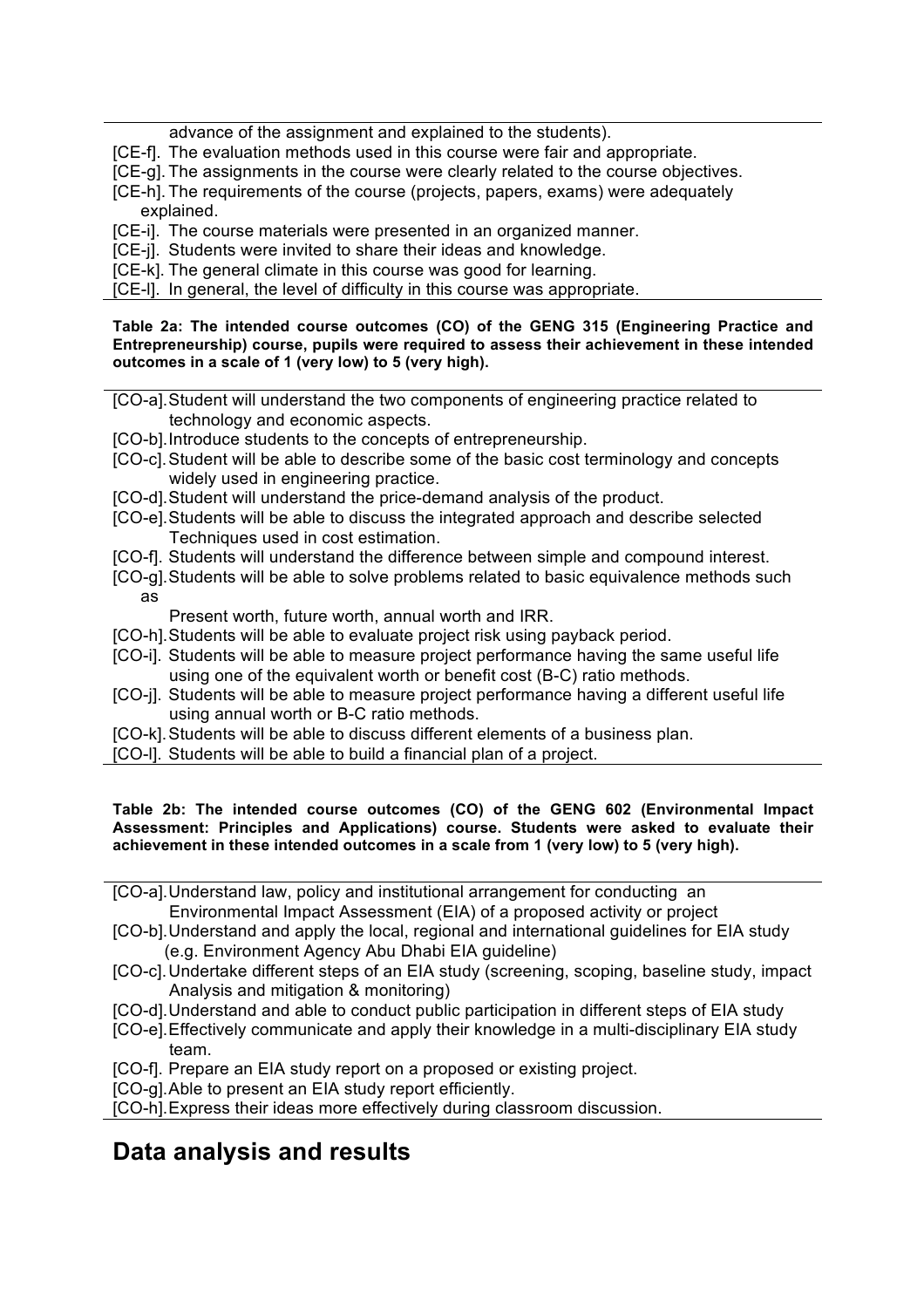### **Course performance**

In different semesters, the actual course performance of enrolled students in both courses is shown in Figure 1. In the undergraduate course (GENG 315), about one fourth (25%) students achieved the highest grade (A grade) and about 20% students achieved the second (B+ grade) and third (B grade) highest grades separately. The rest of the students (35%) mostly achieved the C+ and C grades. In comparison to the traditional approach in Fall 2008-2009 semester, it is observed that students actual performance in achieving the highest grade (A) is increased, but decreased for the average grade (B). In the postgraduate course (GENG 602), about 50 to 60% enrolled students achieved the highest grade (A grade) and the rest of the students mostly achieved the second highest (B+) grade. Reasons that more than 50% students in the post-graduate course achieved the A grade are their strong motivation to perform better in the group project (40% of total marks) and their talent because only selected high-profile students are enrolled in the post-graduate program. In both courses, students' actual course performance were found very satisfactory after application of blending of PBL and traditional teaching approach.

### **Course evaluation**

Average scores of the students' evaluation of the course are shown in Figure 2a and 2b for the under-graduate and the post-graduate course, respectively. In the undergraduate course (GENG 315), average scores for all criteria are above the scale 4 compared to the below 4 scores in the Fall 2008-2009 semester where a traditional teaching approach was followed. This indicates that the course evaluation was very satisfied after application of blending approach.The 2-sample t test showed that course evaluation scores of blending teaching approach significantly differed (improved) at the 95% confidence level from the traditional approach. Among the blending approach course evaluation scores, Fall 2012-13 scores were found significantly differed from the Spring 2012-13 sections.



### **Figure 1: Actual grade distribution in the undergraduate GENG 315 and post-graduate GENG 602 course in different semesters, except the Fall 2008-2009 semester for the GENG 315 where a traditional teaching approach was followed, a blending approach was employed for all other semesters.**

For the post-graduate course, except for the CE-f (the evaluation methods used in this course were fair and appropriate), average scores for all criteria are above 4 in scale. It is clear from the course evaluation that the project mark (40% of total marks) distribution technique to individual students need some improvements. This can be achieved by confidential student assessment of their group member's contribution and by assigning some particular tasks of the project to each student and their individual contribution to the project will be evaluated. The 2-sample t test showed that the Spring 2011-12 scores were significantly differed from the Fall 2012-13 scores at the 95% confidence level. The cause for the difference may be linked for students' preference for different learning styles.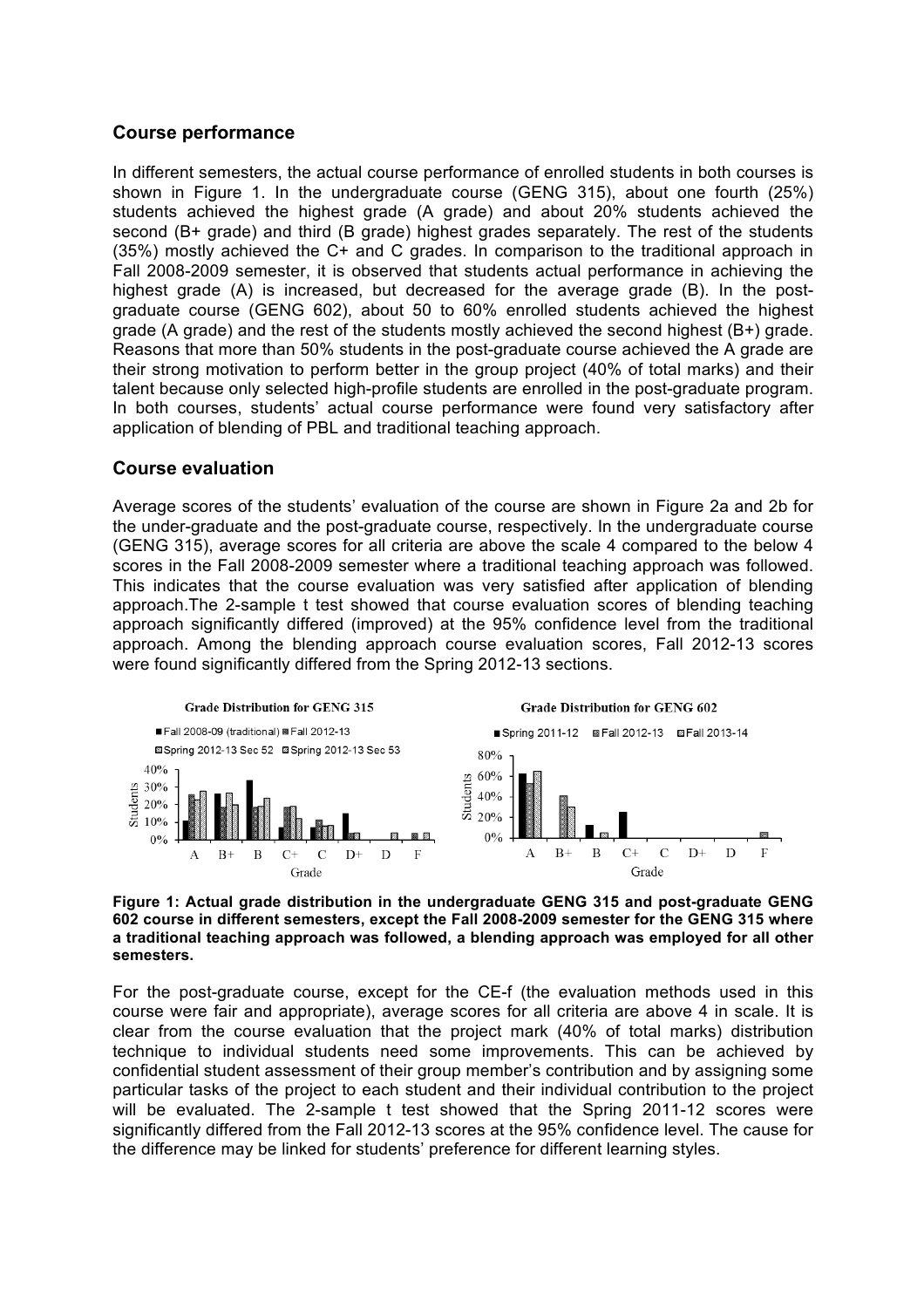#### **Course Evaluation for GENG 315**



**Figure 2a: Course evaluation of the undergraduate course GENG 315, number of respondents were 18 out of 24, 19 out of 27, 15 out of 25 and 18 out of 26 students in the Fall 2008-2009, Fall 2012-2013, Spring 2012-2013 (section 52) and Spring 2012-2013 (section 53) semesters, respectively (description of course evaluation questions is shown in Table 1), a traditional approach was followed in the Fall 2008-2009 semester.**

### **Course outcomes**

Scores on students' achievement in intended course outcomes for the undergraduate course are shown in Figure 3. Average scores for all outcomes are about or more than 4 in comparison to below 4 for the traditional approach (Fall 2008-2009). Standard deviation of scores falls below 1 for all outcomes. This represents very satisfactory results on intended course outcomes. Students' achievement in course outcomes reflects their actual course performance shown in Figure 1. The 2-sample t test confirmed that course outcomes of the blending teaching approach significantly differed (improved) at the 95% confidence level from the traditional approach. It was also found that course outcomes between sections 52 and 53 (Spring 2012-13) differed significantly at the 95% level where a blending approach was used in both sections. This difference is very obvious considering differences in students' preferred learning behaviour.



**Figure 2b: Course evaluation of the post-graduate course GENG 602, number of respondents were 6 out of 8, 9 out of 17 and 11 out of 20 students in the Spring 2011-12, Fall 2012-13 and Fall 2013-14 semesters, respectively (description of course evaluation questions is shown in Table 1).**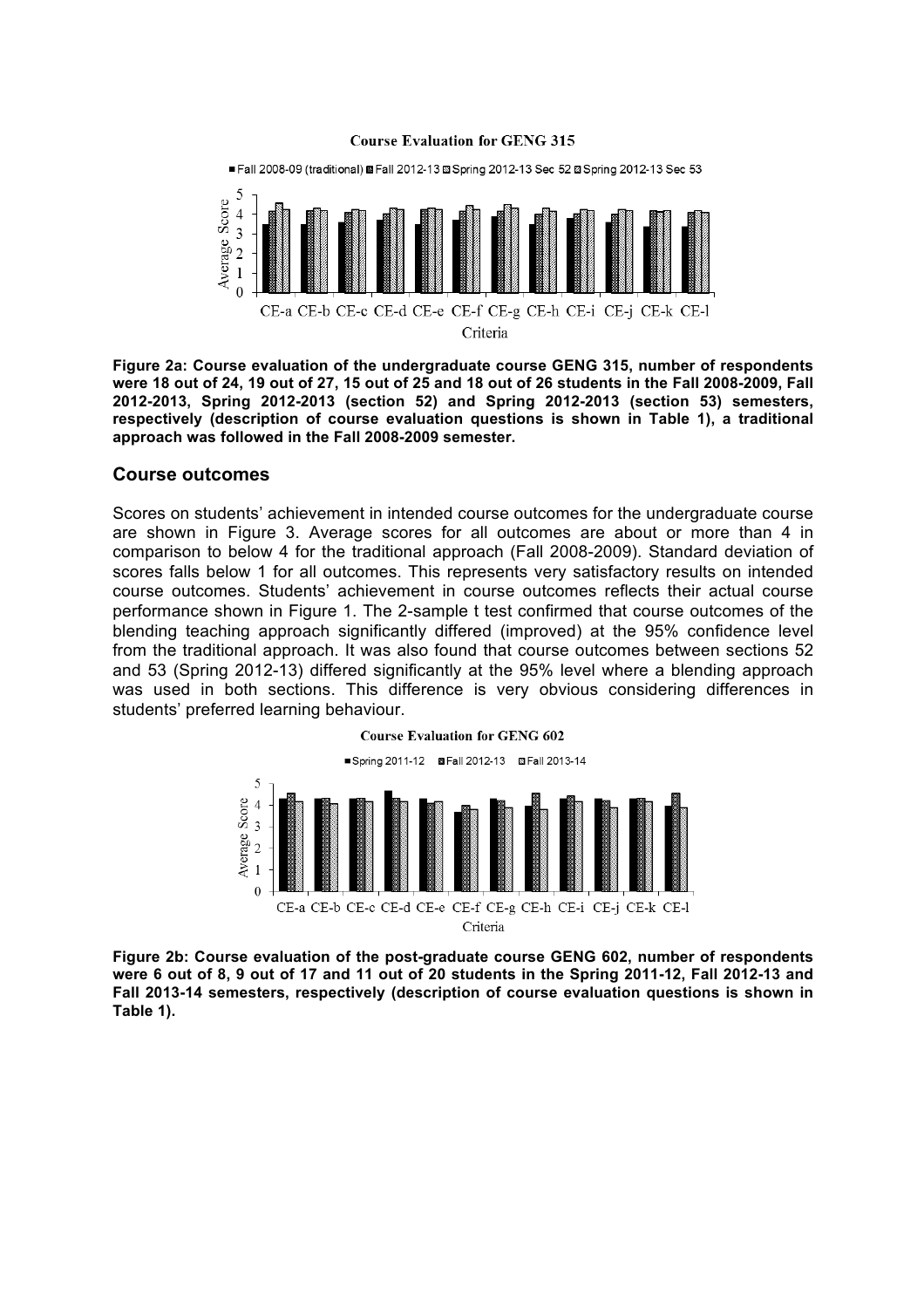

**Figure 3: Evaluation of course outcomes; number of respondents were 18, 17, 14 and 19 students in the fall 2008-2009, Fall 2012-2013, Spring 2012-13 (Section 53) and Spring 2012-13 (Section 52) courses, respectively (description of course outcomes is shown in Table 2a).**

# **Conclusion**

The results discussed in this paper show that the blended method of teaching, if designed appropriately and carefully, can help to minimize the problems of both standalone traditional and PBL teaching approaches. The observed performance in terms of students' actual grade achievement, evaluation of the course and achievement of intended course outcomes shows that the implemented blended teaching approach was successful. In the post-graduate course where 40% marks were allocated to project work, project mark distribution technique to individual students needs some improvements. This can be minimized by assigning particular tasks to each student in a group and their contribution to the project will need to be supervised carefully. Students' evaluation of the course is considered as one of the key performance criteria for academic staff, therefore a blended teaching approach is more favourable.

## **References**

- Bielenberg, B.T. (2005). *Characteristics of the UAE higher education student*. Proceedings of the 6th Annual UAEU Research Conference, UAE.
- Cangelosi, S.J. (2003). *Teaching mathematics in secondary and middle school*, Prentice-Hall, Inc., New Jersey.
- Cross, K.P. (1998). Opening windows on learning: the cross papers number 2. Mission Viejo, CA: League for Innovation in the Community College and Educational Testing Service.
- Cross, K.P. (1999). Learning is about making connections: the cross papers number 3. Mission Viejo, CA: League for Innovation in the Community College and Educational Testing Service.
- Ewell, P.T. (1997). Organizing for learning: A new imperative. *AAHE Bulletin 50 (4),3-6.*
- Gibson, I.S. (2003). From solo-run to mainstream thinking: project-based learning in engineering design. *European Journal of Engineering Education, 28, 331-337*.
- Mills, J.E. & Treagust, D.F. (2003). Engineering education is problem-based or project-based learning the answer? *Australasian Journal of Engineering Education 11:2-16.*
- Mills, J., Ayre, M., Hands, D. & Carden, P. (2005) Learning about learning styles: can it improve engineering education? *MountainRise 2 (1), 145-182*.
- Nepal, K.P. & Jenkins, G.A. (2011a). *Blending project-based learning and traditional lecture-tutorialbased teaching approaches in engineering design courses*, Proceedings of the 2011 AAEE Conference, Fremantle, Western Australia, pp. 338-343.
- Nepal, K.P. & Jenkins, G.A. (2011b). *Comparative study of project-based learning and traditional lecture-tutorial teaching approaches in undergraduate engineering courses*, Proceedings of the 2011 AAEE Conference, Fremantle, Western Australia, pp. 351-356.
- Nepal, K.P. & Panuwatwanich, K. (2011). *Comparative study of project-based learning and traditional lecture tutorial teaching approaches in undergraduate engineering courses*, Proceedings of the 2011 AAEE Conference, Fremantle, Western Australia.